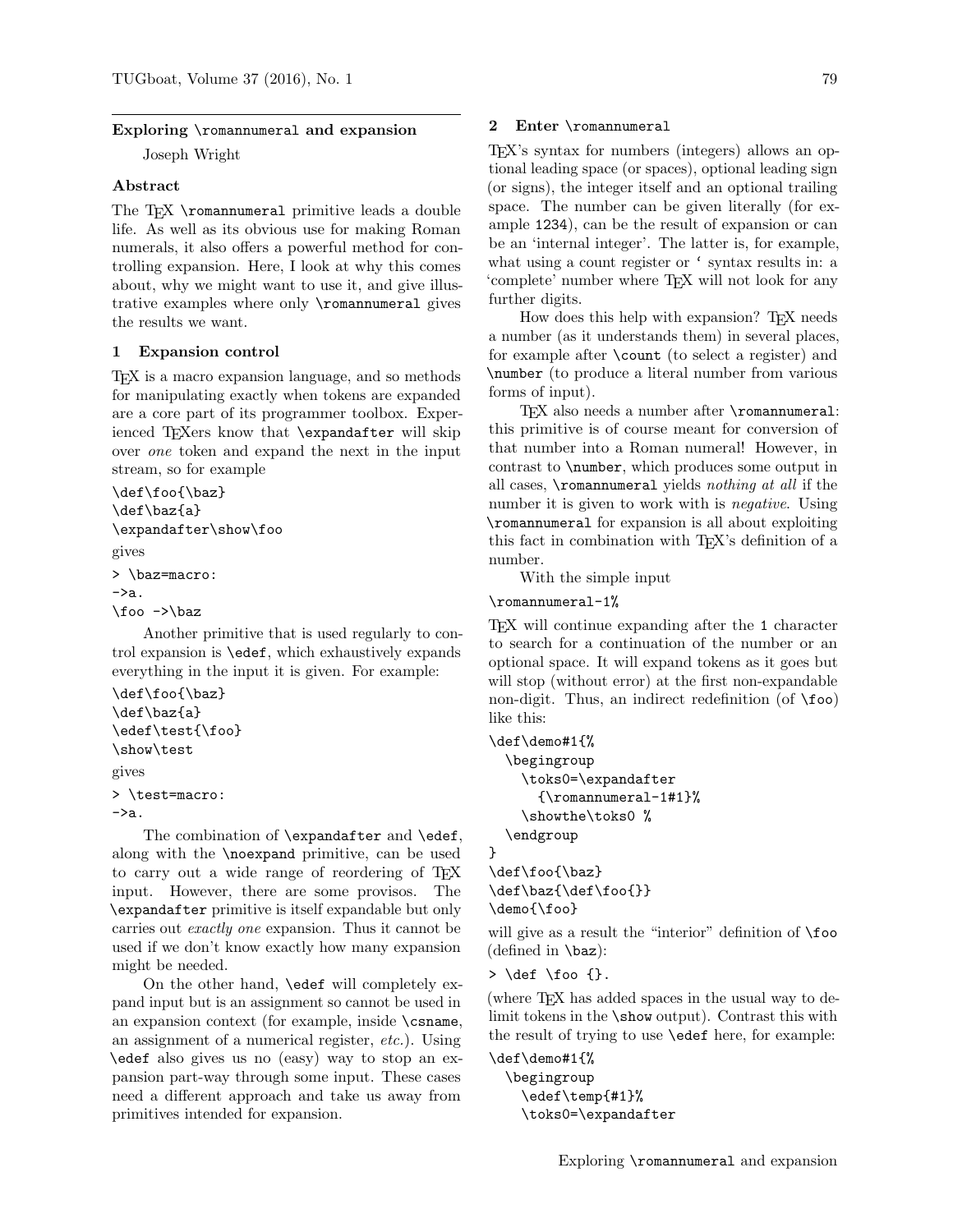```
{\meaning\temp}%
    \showthe\toks0 %
  \endgroup
}
\def\foo{\baz}
\def\baz{\def\foo{}}
\demo{\foo}
which results in:
! TeX capacity exceeded, sorry
  [input stack size=5000].
\baz ->\def \foo
                  {}
```
So, using \romannumeral for expansion looks useful but there's an issue: what if we supply additional digits? This probably won't be deliberate, but the input we want to expand might just start with some digits. The above will fail as such digits will be used as part of the number.

Happily, the syntax for an internal integer avoids this problem: TEX searches for an optional space but not for any more numerical input. The notation normally used to specify the internal integer is TEX's ' notation: '0 or '\q are commonly used but have no special meaning.

```
\def\demo#1{%
  \toks0=\expandafter
    {\romannumeral-'0#1}%
  \showthe\toks0 %
}
\def\foo{\baz}
\def\baz{123\def\foo{}456}
\demo{\foo}
gives the desired
> 123\def \foo {}456.
```
# 3 In use

This '\romannumeral trick' is commonly used where it's desirable to provide a macro that will give a result in a known number of expansions. In general, with a template like

```
\def\demo#1{%
```

```
\romannumeral-'0%
```
% ... expandable code here ...

we can be sure that \demo will expand in exactly two steps, provided of course that the code we've supplied doesn't stop the expansion (we'll deal with that below).

The one thing that will disappear from the input when using \romannumeral expansion is a leading space: remember that TEX is looking for an optional trailing space to the integer we've used to trigger expansion. Luckily, it's rare to be worried about retaining leading spaces in the contexts where we might want to use this approach.

In fact, we can exploit the fact that TEX is looking for a space: deliberately inserting one can be used to halt expansion at a known point, leaving potentially-expandable material untouched. That's handy if we want to stop once we have a 'result'. That naturally leads to the question of how we can arrange to produce a 'result' that consists of unexpandable tokens without ending up stopping expansion. It turns out to be easy enough, but is best shown by an example, as follows.

# 4 Two examples

To show some practical uses for the \romannumeral trick, I'm going to take a couple examples based on some code in the expl3 language (LAT<sub>FX3</sub> team, 2015). To keep a focus on what we want to think about, these are somewhat simplified from the 'parent' versions, and in particular will work with T<sub>E</sub>X90: no  $\varepsilon$ -T<sub>E</sub>X primitives are used, at the cost of dropping a few features from the actual expl3 code.

The first example is a macro to pick arbitrary cases from a list of possible integer values. The \ifcase primitive is of course extremely fast but becomes highly inconvenient when the values involved are not close to 0 or are spread out. The approach we can take is as follows:

```
\catcode'\@=11 %
\long\def\@firstoftwo#1#2{#1}
\long\def\@secondoftwo#1#2{#2}
\long\def\intcase#1#2#3{%
  \romannumeral-'0%
    \intcase@loop{#1}#2{#1}{#3}\stop
}
\long\def\intcase@loop#1#2#3{%
  \ifnum#1=#2 %
    \expandafter\@firstoftwo
  \else
    \expandafter\@secondoftwo
  \fi
    {\intcase@end{#3}}
    {\intcase@loop{#1}}%
}
```
\long\def\intcase@end#1#2\stop{\space#1}

Here, the idea is that we don't know how many times we will need to apply the \ifnum test, so if the case statement needs to be fully expanded to a result, using \expandafter won't be practical. On the other hand, by using \romannumeral we can be sure that exactly two expansions of \intcase will leave the result (and no other tokens). This behaviour is going to be useful in the second example.